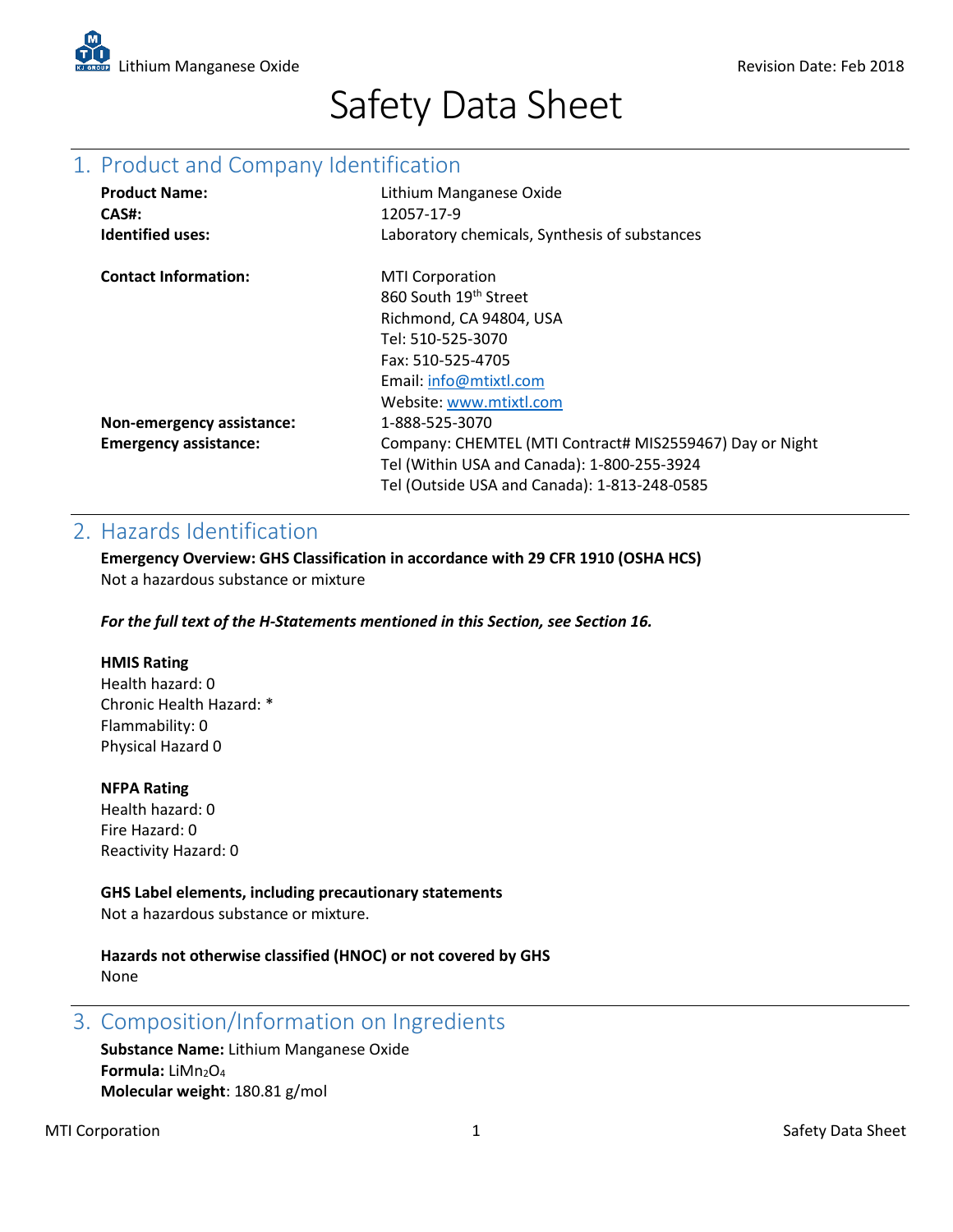#### **Hazardous Components**

| $\sim$<br>Component                 | Classification | Concentration |
|-------------------------------------|----------------|---------------|
| Lithium manganese(III, IV)<br>oxide |                | $< = 100%$    |

### 4. First Aid Measures

#### **4.1 Description of first aid measures**

**General advice**

Move out of dangerous area.

**If inhaled**

If breathed in, move person into fresh air. If not breathing, give artificial respiration.

**In case of skin contact** 

Wash off with soap and plenty of water.

# **In case of eye contact**

Flush eyes with water as a precaution.

#### **If swallowed**

Never give anything by mouth to an unconscious person. Rinse mouth with water.

#### **4.2 Most important symptoms and effects, both acute and delayed**

The most important known symptoms and effects are described in the labelling (see section 2.2) and/or in section 11

**4.3 Indication of any immediate medical attention and special treatment needed**  No data available

### 5. Firefighting Measures

**5.1 Extinguishing media Suitable extinguishing media**

Use water spray, alcohol resistant-foam, dry chemical or carbon dioxide.

- **5.2 Special hazards arising from the substance mixture** No data available
- **5.3 Advice for firefighters** Wear self-contained breathing apparatus for firefighting if necessary.
- **5.4 Further Information**
	- No data available

### 6. Accidental Release Measures

- **6.1 Personal precautions, protective equipment and emergency procedures**  Avoid dust formation. Avoid breathing vapors, mist or gas. For personal protection see section 8.
- **6.2 Environmental precautions**

Do not let product enter drains.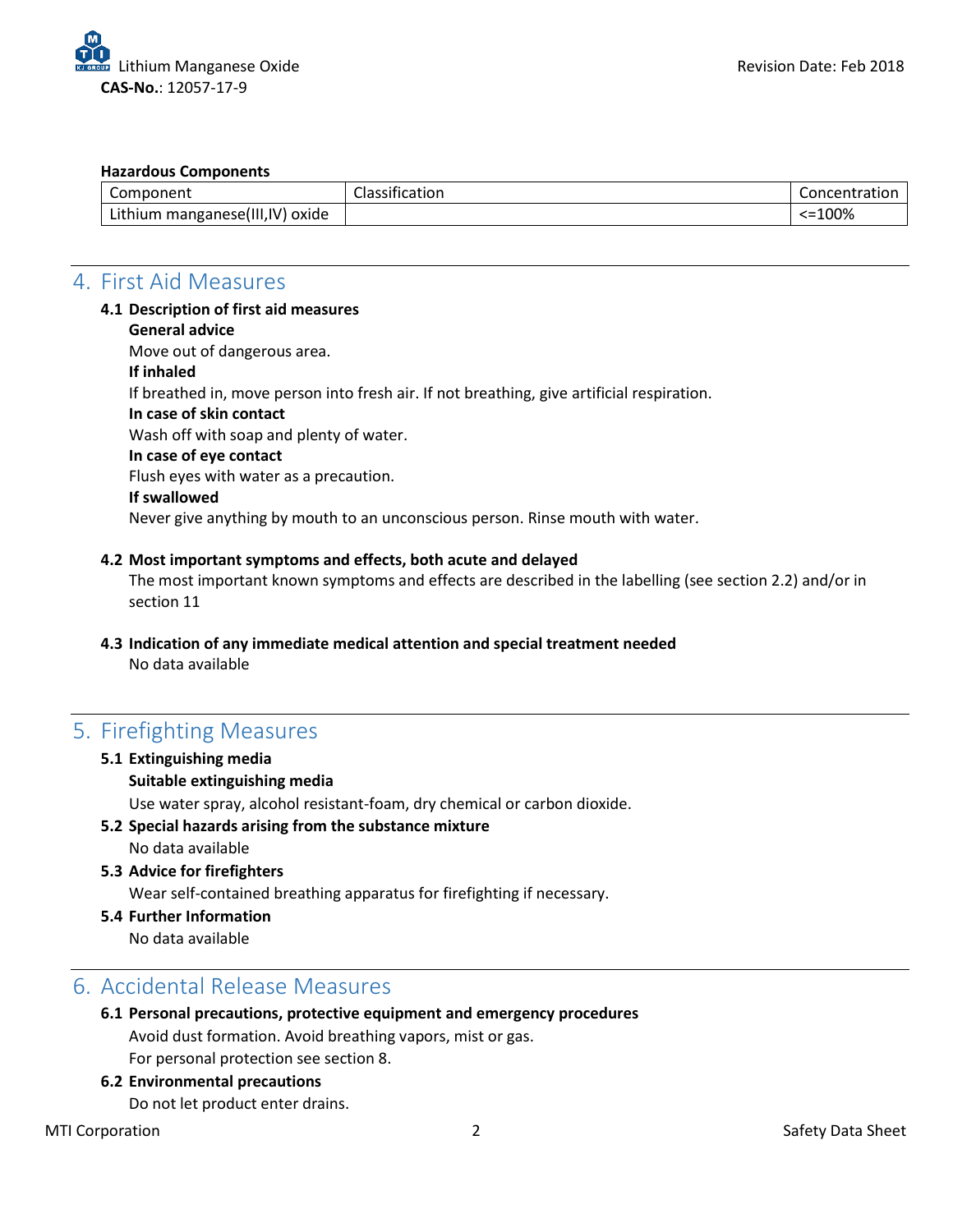**6.3 Methods and materials for containment and cleaning up** 

Sweep up and shovel. Keep in suitable, closed containers for disposal.

#### **6.4 Reference to other sections**

For disposal see section 13.

# 7. Handling and Storage

#### **7.1 Precautions for safe handling**

Provide appropriate exhaust ventilation at places where dust is formed. Normal measures for preventive fire protection.

For precautions see section 2.2.

#### **7.2 Conditions for safe storage, including any incompatibilities**

Keep container tightly closed in a dry and well-ventilated place. Keep in a dry place.

#### **7.3 Specific end use(s)**

Apart from the uses mentioned in section 1.2 no other specific uses are stipulated

### 8. Exposure Control/ Personal Protection

#### **8.1 Control parameters**

#### **Components with workplace control parameters**

| Component         | CAS-No.    | Value                                                              | Control                                        | <b>Basis</b>                      |
|-------------------|------------|--------------------------------------------------------------------|------------------------------------------------|-----------------------------------|
|                   |            |                                                                    | <b>Parameters</b>                              |                                   |
| Lithium           | 12057-17-9 | $\mathsf{C}$                                                       | 5.000000                                       | USA. Occupational Exposure Limits |
| manganese(III,IV) |            |                                                                    | mg/m3                                          | (OSHA) - Table Z-1 Limits for Air |
| oxide             |            |                                                                    |                                                | Contaminants                      |
|                   | Remarks    | Ceiling limit is to be determined from breathing-zone air samples. |                                                |                                   |
|                   |            | <b>TWA</b>                                                         | 0.100000                                       | USA. ACGIH Threshold Limit Values |
|                   |            |                                                                    | mg/m3                                          | (TLV)                             |
|                   |            | Central Nervous System impairment                                  |                                                |                                   |
|                   |            | Not classifiable as a human carcinogen                             |                                                |                                   |
|                   |            | varies                                                             |                                                |                                   |
|                   |            | <b>TWA</b>                                                         | 0.0200000<br>USA. ACGIH Threshold Limit Values |                                   |
|                   |            |                                                                    | mg/m3                                          | (TLV)                             |
|                   |            | Central Nervous System impairment                                  |                                                |                                   |
|                   |            | Not classifiable as a human carcinogen                             |                                                |                                   |
|                   |            | varies                                                             |                                                |                                   |
|                   |            | <b>TWA</b>                                                         | 1.0000000                                      | USA. NIOSH Recommended            |
|                   |            |                                                                    | mg/m3                                          | <b>Exposure Limits</b>            |
|                   |            | <b>ST</b>                                                          | 3.000000                                       | USA. NIOSH Recommended            |
|                   |            |                                                                    | mg/m3                                          | <b>Exposure Limits</b>            |
|                   |            | PEL                                                                | 0.200000                                       | California permissible exposure   |
|                   |            |                                                                    | mg/m3                                          | limits for chemical contaminants  |
|                   |            |                                                                    |                                                | (Title 8, Article 107)            |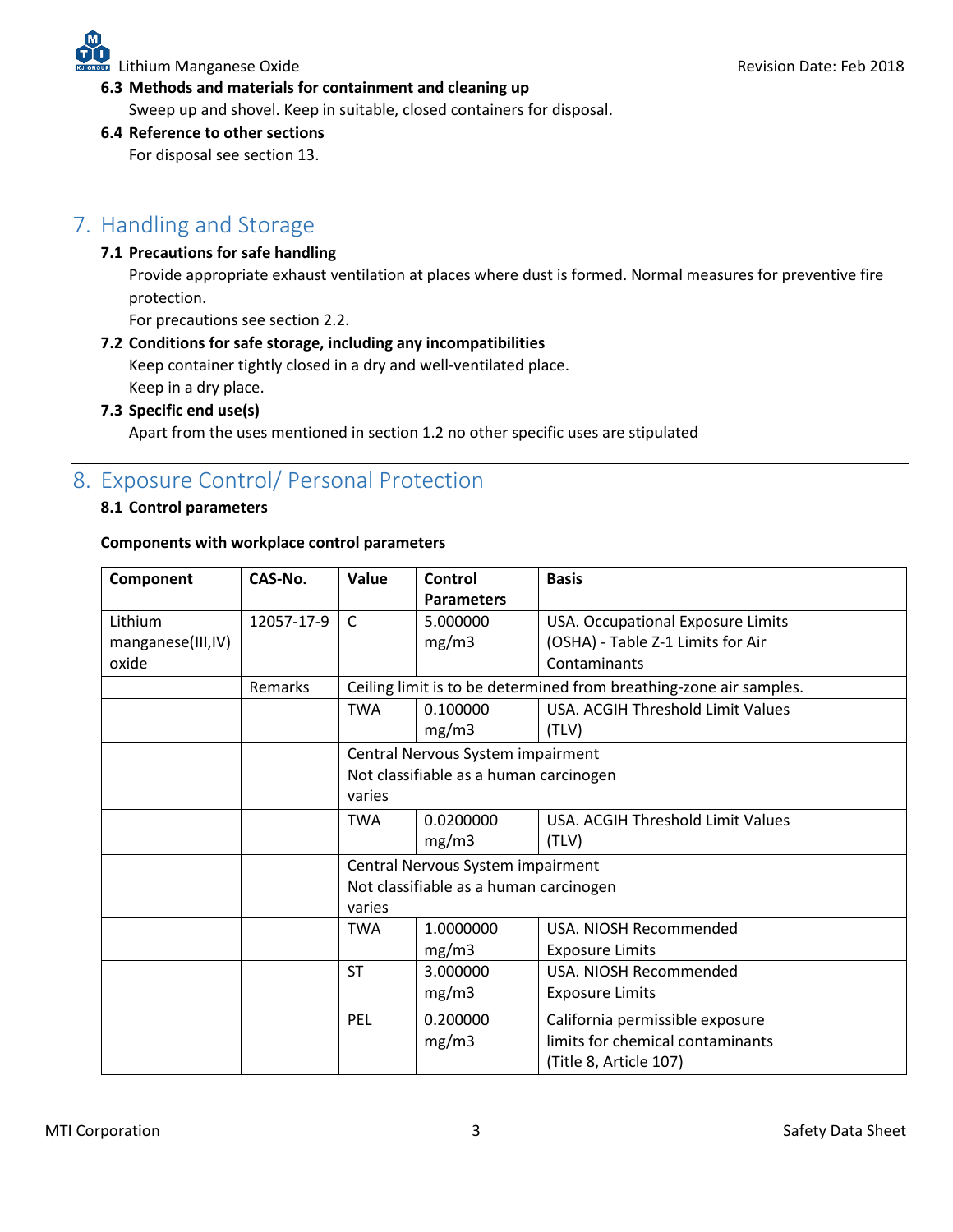#### **8.2 Exposure controls**

#### **Appropriate engineering controls**

General industrial hygiene practice.

#### **Personal protective equipment**

#### **Eye/face protection**

Use equipment for eye protection tested and approved under appropriate government standards such as NIOSH (US) or EN 166(EU).

#### **Skin protection**

Handle with gloves. Gloves must be inspected prior to use. Use proper glove removal technique (without touching glove's outer surface) to avoid skin contact with this product. Dispose of contaminated gloves after use in accordance with applicable laws and good laboratory practices. Wash and dry hands.

If used in solution, or mixed with other substances, and under conditions which differ from EN 374, contact the supplier of the CE approved gloves. This recommendation is advisory only and must be evaluated by an industrial hygienist and safety officer familiar with the specific situation of anticipated use by our customers. It should not be construed as offering an approval for any specific use scenario.

#### **Body Protection**

Complete suit protecting against chemicals, Flame retardant antistatic protective clothing. The type of protective equipment must be selected according to the concentration and amount of the dangerous substance at the specific workplace.

#### **Respiratory protection**

Respiratory protection is not required. Where protection from nuisance levels of dusts are desired, use type N95 (US) or type P1 (EN 143) dust masks. Use respirators and components tested and approved under appropriate government standards such as NIOSH (US) or CEN (EU).

#### **Control of environmental exposure**

Do not let product enter drains.

### 9. Physical and Chemical Properties

#### **9.1 Information on basic physical and chemical properties**

| a) Appearance                                 | Form: powder                                |
|-----------------------------------------------|---------------------------------------------|
|                                               | Color: black                                |
| b) Odor                                       | No data available                           |
| c) Odor Threshold                             | No data available                           |
| d) pH                                         | No data available                           |
| e) Melting point/freezing point               | Melting point/range: 400 °C (752 °F) – lit. |
| f) Initial boiling point and<br>boiling range | No data available                           |
| g) Flash point                                | No data available                           |
| h) Evaporation rate                           | No data available                           |
| i) Flammability (solid, gas)                  | No data available                           |
| j) Upper/lower flammability or                | No data available                           |
| <b>MTI Corporation</b>                        | Safety Data Sheet<br>4                      |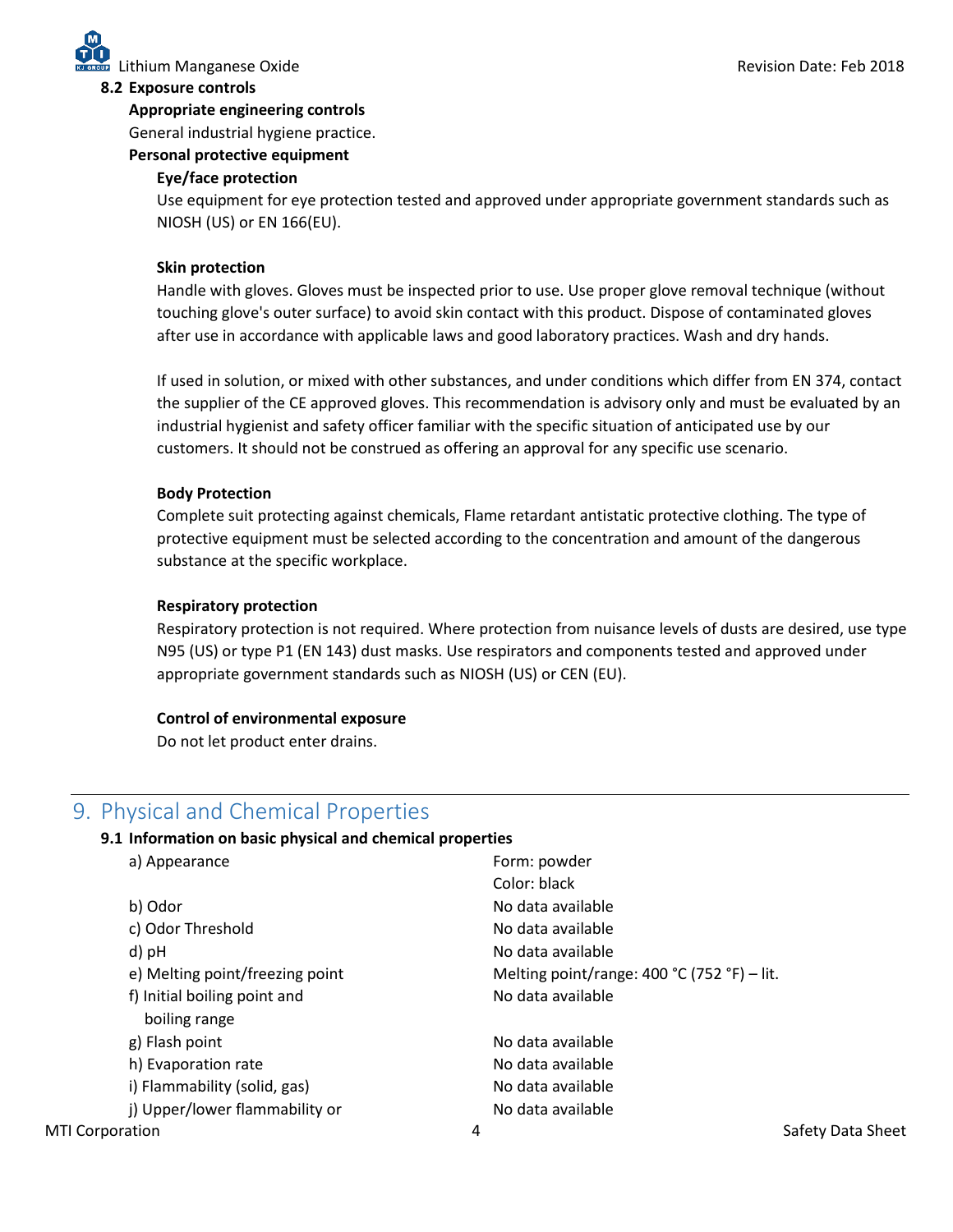

| Lithium Manganese Oxide                   |                   | Revision Date: Feb 2018 |
|-------------------------------------------|-------------------|-------------------------|
| explosive limits                          | No data available |                         |
| k) Vapor pressure                         | No data available |                         |
| I) Vapor density                          | No data available |                         |
| m) Relative density                       | No data available |                         |
| n) Water solubility                       | No data available |                         |
| o) Partition coefficient: n-octanol/water | No data available |                         |
| p) Auto-ignition temperature              | No data available |                         |
| q) Decomposition temperature              | No data available |                         |
| r) Viscosity                              | No data available |                         |
| s) Explosive properties                   | No data available |                         |
| t) Oxidizing properties                   | No data available |                         |
|                                           |                   |                         |

#### **9.2 Other safety information**

No data available

# 10. Stability and Reactivity

| 10.1 | Reactivity                                      |
|------|-------------------------------------------------|
|      | No data available                               |
| 10.2 | <b>Chemical stability</b>                       |
|      | Stable under recommended storage conditions.    |
| 10.3 | <b>Possibility of hazardous reactions</b>       |
|      | No data available                               |
| 10.4 | <b>Conditions to avoid</b>                      |
|      | No data available                               |
| 10.5 | Incompatible materials                          |
|      | Strong oxidizing agents                         |
| 10.6 | <b>Hazardous decomposition products</b>         |
|      | Hazardous decomposition products formed under f |

Hazardous decomposition products formed under fire conditions. - Lithium oxides, Manganese/manganese oxides

Other decomposition products - No data available In the event of fire: see section 5

# 11. Toxicological Information

| 11.1 | Information on toxicological effects |  |  |
|------|--------------------------------------|--|--|
|      | <b>Acute toxicity</b>                |  |  |
|      | No data available                    |  |  |
|      | Inhalation: No data available        |  |  |
|      | Dermal: No data available            |  |  |
|      | No data available                    |  |  |

### **Skin corrosion/irritation**

No data available **Serious eye damage/eye irritation** No data available **Respiratory or skin sensitization** No data available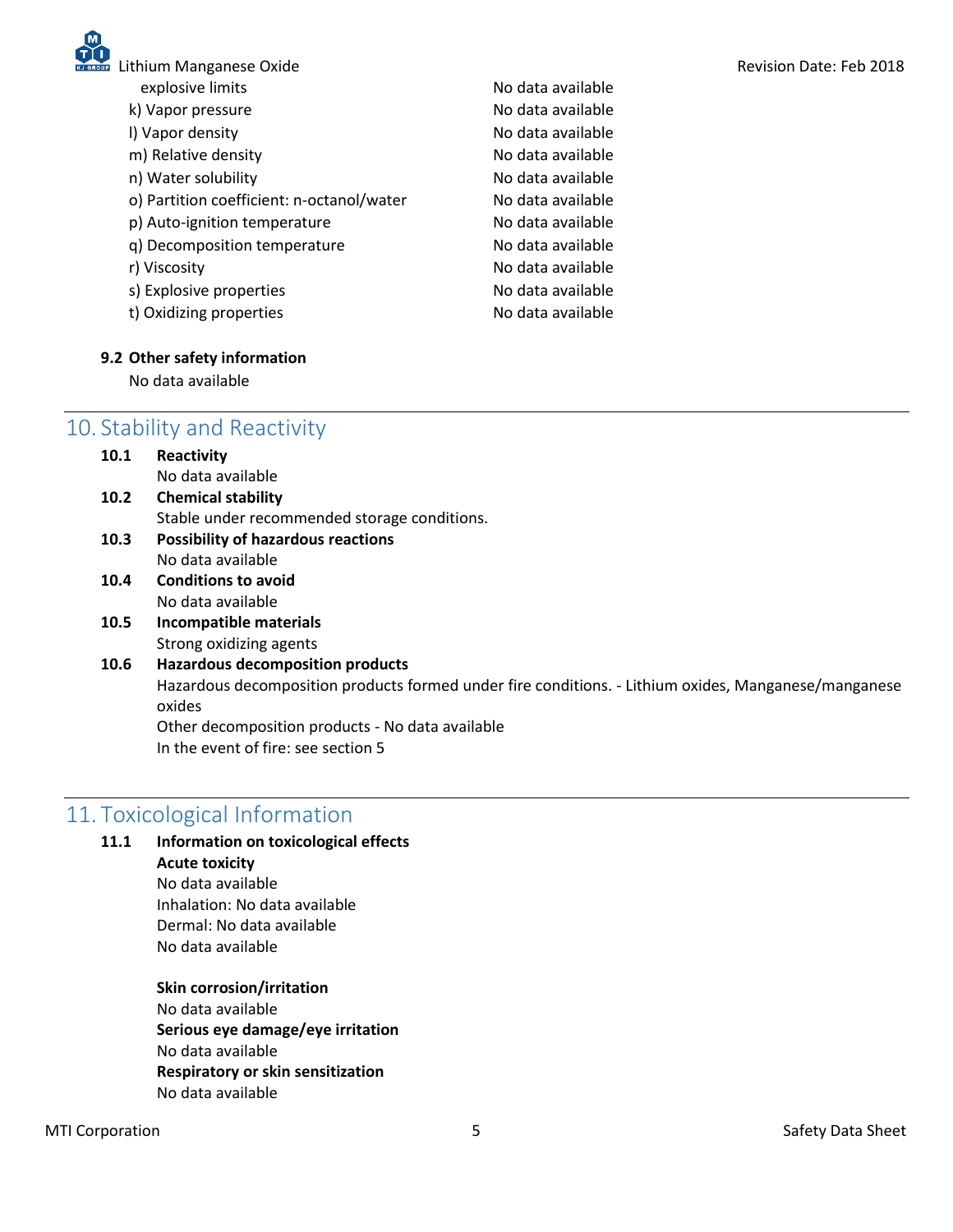

**Germ cell mutagenicity**

No data available

#### **Carcinogenicity**

- IARC: No component of this product present at levels greater than or equal to 0.1% is identified as probable, possible or confirmed human carcinogen by IARC.
- NTP: No component of this product present at levels greater than or equal to 0.1% is identified as a known or anticipated carcinogen by NTP.
- OSHA: No component of this product present at levels greater than or equal to 0.1% is identified as a carcinogen or potential carcinogen by OSHA.

#### **Reproductive toxicity**

No data available

No data available

#### **Specific target organ toxicity - single exposure**

No data available

**Specific target organ toxicity - repeated exposure**

No data available

#### **Aspiration hazard**

No data available

#### **Additional Information**

RTECS: Not available

To the best of our knowledge, the chemical, physical, and toxicological properties have not been thoroughly investigated., Men exposed to manganese dusts showed a decrease in fertility. Chronic manganese poisoning primarily involves the central nervous system. Early symptoms include languor, sleepiness and weakness in the legs. A stolid mask-like appearance of the face, emotional disturbances such as uncontrollable laughter and a spastic gait with tendency to fall in walking are findings in more advanced cases. High incidence of pneumonia has been found in workers exposed to the dust or fume of some manganese compounds. Large doses of lithium ion have caused dizziness and prostration, and can cause kidney damage if sodium intake is limited. Dehydration, weight loss, dermatological effects, and thyroid disturbances have been reported. Central nervous system effects that include slurred speech, blurred vision, sensory loss, ataxia, and convulsions may occur. Diarrhea, vomiting, and neuromuscular effects such as tremor, clonus, and hyperactive reflexes may occur as a result of repeated exposure to lithium ion.

## 12. Ecological Information

| 12.1 | <b>Toxicity</b>                                                        |
|------|------------------------------------------------------------------------|
|      | No data available                                                      |
| 12.2 | Persistence and degradability                                          |
|      | No data available                                                      |
| 12.3 | <b>Bioaccumulative potential</b>                                       |
|      | No data available                                                      |
| 12.4 | <b>Mobility in soil</b>                                                |
|      | No data available                                                      |
| 12.5 | Results of PBT and vPvB assessment PBT/vPvB assessment                 |
|      | Not available as chemical safety assessment not required/not conducted |
| 12.6 | Other adverse effects                                                  |
|      | No data available                                                      |
|      |                                                                        |